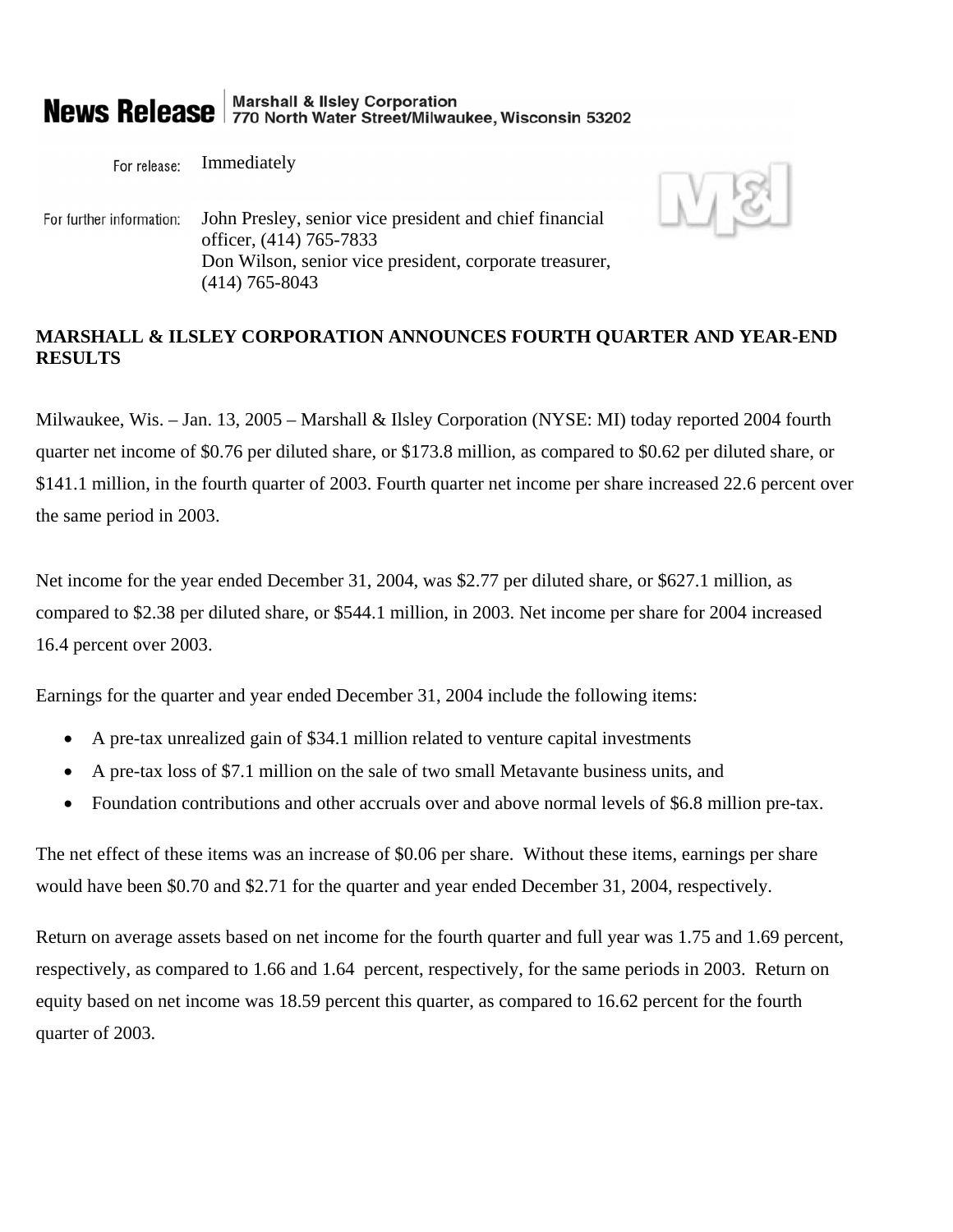The Corporation's provision for loan losses was \$12.8 million in the fourth quarter of 2004, versus \$9.8 million in the same period last year. Net charge-offs for the period were \$12.8 million, or 0.18 percent of total average loans outstanding this quarter, and \$8.3 million a year ago, or 0.13 percent of total average loans. At December 31, 2004, the allowance for loan losses was 1.21 percent of total loans, compared to 1.39 percent a year earlier. Nonperforming loans were 0.45 percent of total loans at December 31, 2004, and 0.69 percent at December 31, 2003.

Assets at year-end were \$40.4 billion, compared to \$34.4 billion at the end of 2003. Book value per share was \$17.24 at December 31, 2004, compared to \$15.00 for the same date a year ago. Total loans were \$29.5 billion, compared to \$25.2 billion at December 31, 2003.

Marshall & Ilsley Corporation (NYSE: MI) is a diversified financial services corporation headquartered in Milwaukee, Wis., with \$40.4 billion in assets. Founded in 1847, M&I Marshall & Ilsley Bank has the largest banking presence in Wisconsin with 196 offices throughout the state. In addition, M&I has 34 locations throughout Arizona; 11 offices in metropolitan Minneapolis/St. Paul, Minn.; and, locations in Duluth, Minn.; Las Vegas, Nev.; and, Naples and Bonita Springs, Fla. M&I's Southwest Bank affiliate has six offices in the St. Louis area and one office in Belleville, Ill. Metavante Corporation, Marshall & Ilsley Corporation's wholly owned technology subsidiary, provides virtually all of the technology an organization needs to offer financial services. M&I also provides trust and investment management, equipment leasing, mortgage banking, asset-based lending, financial planning, investments, and insurance services from offices throughout the country and on the Internet (www.mibank.com or www.micorp.com). M&I's customer-based approach, internal growth, and strategic acquisitions have made M&I a nationally recognized leader in the financial services industry.

## ###

This press release contains forward-looking statements concerning M&I's future operations and financial results. Such statements are subject to important factors that could cause M&I's actual results to differ materially from those anticipated by the forward-looking statements. These factors include (i) the factors identified in M&I's Annual Report on Form 10-K for the year ended December 31, 2003 under the heading "Forward-Looking Statements" which factors are incorporated herein by reference, and (ii) such other factors as may be described from time to time in M&I's SEC filings. In addition, adjusted income results for the quarter and year ended December 31, 2004 exclude certain items which management believes should be excluded in order to have a clear understanding of the Corporation's financial results. These items, which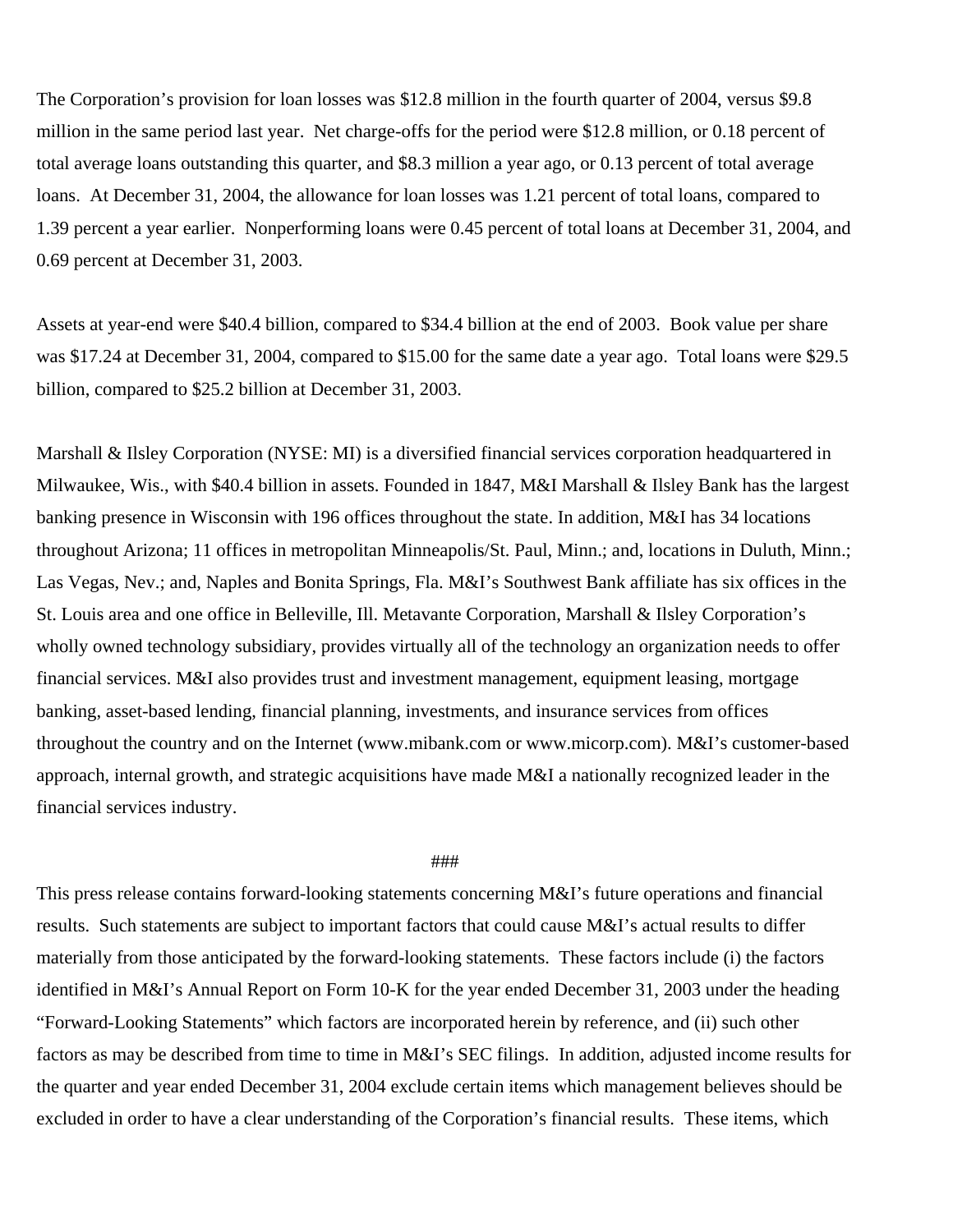are included in GAAP net income but which are excluded from the adjusted income results, are described in the reconciliation table at the end of this press release.

Note:

Marshall & Ilsley Corporation will hold a conference call at 11:00 a.m. central standard time Thursday, January 13, regarding fourth quarter earnings. For those interested in listening, please call 1-800-245-1683 and ask for M&I's quarterly earnings release conference call. If you are unable to join us at this time, a replay of the call will run through January 20, 5:00 p.m. central standard time by calling 1-800-839-6713 and entering passcode 683-56-62 to listen.

Supplemental financial information referenced in the conference call can be found at www.micorp.com, Investor Relations, after 8:00 a.m. on January 13.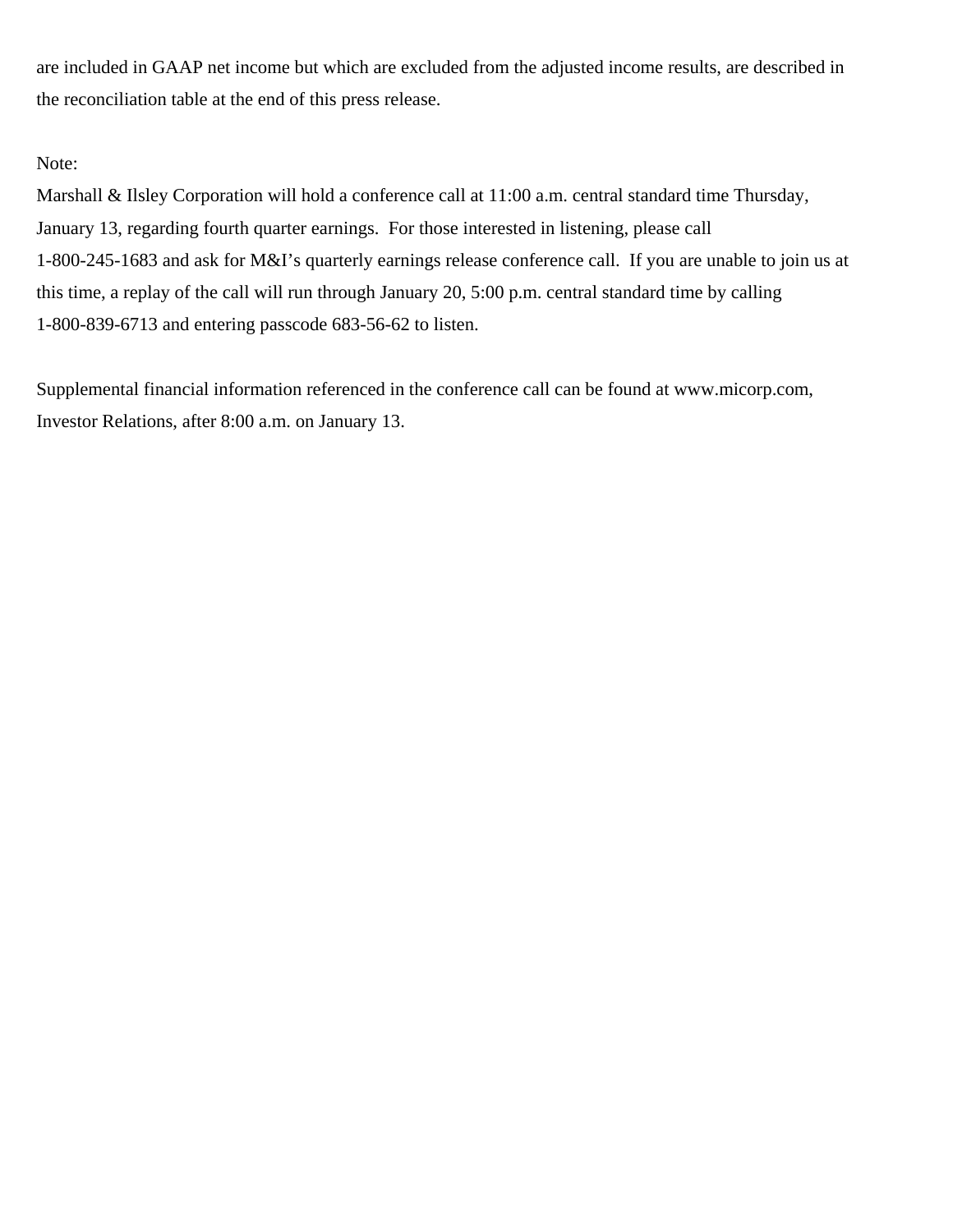## **M&I Corporation**

Financial Information

(unaudited)

|                                                 | <b>Three Months Ended</b> |                      |                          | <b>Twelve Months Ended</b> |                      |                          |
|-------------------------------------------------|---------------------------|----------------------|--------------------------|----------------------------|----------------------|--------------------------|
|                                                 | December 31,<br>2004      | December 31,<br>2003 | Percent<br><b>Change</b> | December 31,<br>2004       | December 31,<br>2003 | Percent<br><b>Change</b> |
| PER SHARE DATA                                  |                           |                      |                          |                            |                      |                          |
| Diluted:                                        |                           |                      |                          |                            |                      |                          |
| Net Income                                      | \$0.76                    | \$0.62               | 22.6 %                   | \$2.77                     | \$2.38               | 16.4 %                   |
| <b>Basic:</b>                                   |                           |                      |                          |                            |                      |                          |
| Net Income                                      | 0.77                      | 0.63                 | 22.2                     | 2.81                       | 2.41                 | 16.6                     |
| <b>Dividend Declared</b>                        | 0.210                     | 0.180                | 16.7                     | 0.810                      | 0.700                | 15.7                     |
| <b>Book Value</b>                               | 17.24                     | 15.00                | 14.9                     | 17.24                      | 15.00                | 14.9                     |
| <b>Shares Outstanding (millions):</b>           |                           |                      |                          |                            |                      |                          |
| Average - Diluted                               | 228.5                     | 228.5                | 0.0                      | 226.6                      | 228.3                | $-0.7$                   |
| End of Period                                   | 227.3                     | 223.2                | 1.8                      | 227.3                      | 223.2                | 1.8                      |
| <b>INCOME STATEMENT (\$millions)</b>            |                           |                      |                          |                            |                      |                          |
| <b>Net Interest Income (FTE)</b>                | \$296.4                   | \$278.1              | 6.6 %                    | \$1,164.2                  | \$1,089.0            | 6.9 %                    |
| <b>Provision for Loan and Lease Losses</b>      | 12.8                      | 9.8                  | 30.6                     | 38.0                       | 63.0                 | $-39.7$                  |
| Data Processing Services                        | 268.6                     | 176.5                | 52.2                     | 891.0                      | 657.8                | 35.5                     |
| Item Processing                                 | 10.5                      | 11.8                 | $-11.0$                  | 43.1                       | 42.8                 | 0.7                      |
| <b>Trust Services</b>                           | 39.2                      | 33.5                 | 17.0                     | 150.9                      | 126.8                | 19.0                     |
| Service Charge on Deposits                      | 24.2                      | 25.7                 | $-5.8$                   | 99.8                       | 102.5                | $-2.6$                   |
| Mortgage Banking                                | 7.6                       | 6.7                  | 13.4                     | 35.1                       | 70.3                 | $-50.1$                  |
| Net Investment Securities Gains (Losses)        | 35.3                      | 5.9                  | n.m.                     | 35.4                       | 21.6                 | n.m.                     |
| All Other                                       | 49.8                      | 45.5                 | 9.5                      | 191.2                      | 194.0                | $-1.4$                   |
| <b>Total Non-Interest Revenues</b>              | 435.2                     | 305.6                | 42.4                     | 1,446.5                    | 1,215.8              | 19.0                     |
| Salaries and Employee Benefits                  | 240.0                     | 207.4                | 15.7                     | 887.3                      | 797.5                | 11.3                     |
| Occupancy and Equipment                         | 50.3                      | 45.2                 | 11.3                     | 192.8                      | 179.0                | 7.7                      |
| <b>Intangible Amortization</b>                  | 8.7                       | 6.0                  | 45.0                     | 27.9                       | 23.8                 | 17.2                     |
| Other                                           | 151.5                     | 111.8                | 35.5                     | 487.5                      | 451.4                | 8.0                      |
| <b>Total Non-Interest Expenses</b>              | 450.5                     | 370.4                | 21.6                     | 1,595.5                    | 1,451.7              | 9.9                      |
| Tax Equivalent Adjustment                       | 8.2                       | 7.9                  | 3.8                      | 32.2                       | 31.7                 | 1.6                      |
| Pre-Tax Earnings                                | 260.1                     | 195.6                | 33.0                     | 945.0                      | 758.4                | 24.6                     |
| <b>Income Taxes</b>                             | 86.3                      | 54.5                 | 58.3                     | 317.9                      | 214.3                | 48.3                     |
| Net Income                                      | \$173.8                   | \$141.1              | 23.2 %                   | \$627.1                    | \$544.1              | 15.3 %                   |
| <b>KEY RATIOS</b>                               |                           |                      |                          |                            |                      |                          |
| Net Interest Margin (FTE) / Avg. Earning Assets | 3.39 %                    | 3.64 %               |                          | 3.52 %                     | 3.65 %               |                          |
| Interest Spread (FTE)                           | 3.04                      | 3.32                 |                          | 3.21                       | 3.33                 |                          |
|                                                 |                           |                      |                          |                            |                      |                          |
| Efficiency Ratio                                | 61.6                      | 63.9                 |                          | 61.1                       | 63.0                 |                          |
| Efficiency Ratio without Metavante              | 47.0                      | 52.1                 |                          | 48.4                       | 52.4                 |                          |
| Return on Assets                                | 1.75                      | 1.66                 |                          | 1.69                       | 1.64                 |                          |
| Return on Equity                                | 18.59                     | 16.62                |                          | 17.89                      | 16.79                |                          |
| Equity / Assets (End of Period)                 | 9.62                      | 9.68                 |                          | 9.62                       | 9.68                 |                          |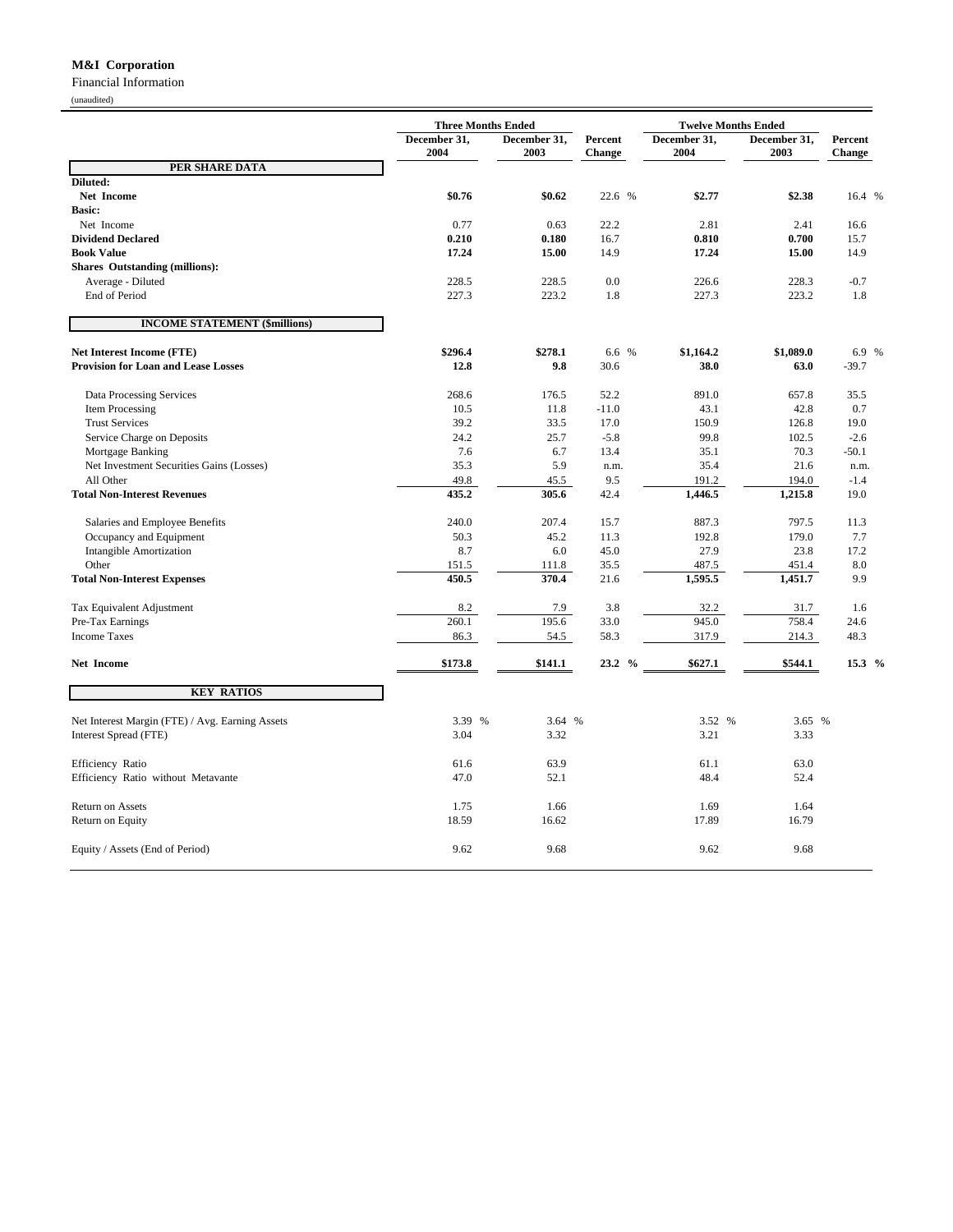### **M&I Corporation**

Financial Information

|                                                            | As of        |              |         |  |
|------------------------------------------------------------|--------------|--------------|---------|--|
|                                                            | December 31, | December 31, | Percent |  |
| <b>ASSETS (\$millions)</b>                                 | 2004         | 2003         | Change  |  |
| Cash & Due From Banks                                      | \$839        | \$810        | 3.6 %   |  |
| <b>Trading Securities</b>                                  | 18           | 16           | 12.5    |  |
| Short - Term Investments                                   | 173          | 147          | 17.7    |  |
| <b>Investment Securities</b>                               | 6,085        | 5,607        | 8.5     |  |
| Loans and Leases:                                          |              |              |         |  |
| Commercial Loans & Leases                                  | 8,888        | 7,504        | 18.4    |  |
| Commercial Real Estate                                     | 9,339        | 8,224        | 13.6    |  |
| Residential Real Estate                                    | 4,489        | 3,133        | 43.3    |  |
| Home Equity Loans & Lines                                  | 5,149        | 4,392        | 17.2    |  |
| Personal Loans and Leases                                  | 1,672        | 1,932        | $-13.5$ |  |
| Total Loans and Leases                                     | 29,537       | 25,185       | 17.3    |  |
| Reserve for Loan & Leases Losses                           | (358)        | (350)        | 2.3     |  |
| Premises and Equipment, net                                | 467          | 439          | 6.4     |  |
| Goodwill and Intangibles                                   | 2,126        | 1,105        | 92.4    |  |
| Other Assets                                               | 1,550        | 1,414        | 9.6     |  |
| <b>Total Assets</b>                                        | \$40,437     | \$34,373     | 17.6 %  |  |
| <b>LIABILITIES &amp; SHAREHOLDERS' EQUITY (\$millions)</b> |              |              |         |  |
| Deposits:                                                  |              |              |         |  |
| <b>Noninterest Bearing</b>                                 | \$4,888      | \$4,715      | 3.7 %   |  |
| <b>Bank Issued Interest Bearing Activity</b>               | 9,924        | 10,058       | $-1.3$  |  |
| <b>Bank Issued Time</b>                                    | 3,654        | 3,261        | 12.1    |  |
| <b>Total Bank Issued Deposits</b>                          | 18,466       | 18,034       | 2.4     |  |
| <b>Wholesale Deposits</b>                                  | 7,989        | 4,236        | 88.6    |  |
| <b>Total Deposits</b>                                      | 26,455       | 22,270       | 18.8    |  |
| Short - Term Borrowings                                    | 3,530        | 4,933        | $-28.4$ |  |
| Long - Term Borrowings                                     | 5,027        | 2,735        | 83.8    |  |
| Other Liabilities                                          | 1,535        | 1,106        | 38.8    |  |
| Shareholders' Equity                                       | 3,890        | 3,329        | 16.9    |  |
| Total Liabilities & Shareholders' Equity                   | \$40,437     | \$34,373     | 17.6 %  |  |

|                                                        | <b>Three Months Ended</b> |                      |                          | <b>Twelve Months Ended</b> |                      |                          |
|--------------------------------------------------------|---------------------------|----------------------|--------------------------|----------------------------|----------------------|--------------------------|
|                                                        | December 31.<br>2004      | December 31,<br>2003 | Percent<br><b>Change</b> | December 31.<br>2004       | December 31.<br>2003 | Percent<br><b>Change</b> |
| <b>AVERAGE ASSETS (\$millions)</b>                     |                           |                      |                          |                            |                      |                          |
| Cash & Due From Banks                                  | \$914                     | \$756                | 20.9 %                   | \$835                      | \$752                | 11.0 %                   |
| <b>Trading Securities</b>                              | 20                        | 22                   | $-9.1$                   | 22                         | 23                   | $-4.3$                   |
| Short - Term Investments                               | 143                       | 258                  | $-44.6$                  | 171                        | 264                  | $-35.2$                  |
| <b>Investment Securities</b>                           | 6,028                     | 5,390                | 11.8                     | 5,872                      | 5,212                | 12.7                     |
| Loans and Leases:                                      |                           |                      |                          |                            |                      |                          |
| Commercial Loans & Leases                              | 8,478                     | 7,223                | 17.4                     | 8,018                      | 7,295                | 9.9                      |
| Commercial Real Estate                                 | 9,185                     | 8,147                | 12.7                     | 8,756                      | 7,901                | 10.8                     |
| Residential Real Estate                                | 4,251                     | 3,057                | 39.1                     | 3,695                      | 2,928                | 26.2                     |
| Home Equity Loans and Lines                            | 5,035                     | 4,215                | 19.5                     | 4,765                      | 4,110                | 15.9                     |
| Personal Loans and Leases                              | 1,679                     | 2,022                | $-17.0$                  | 1,787                      | 2,159                | $-17.2$                  |
| <b>Total Loans and Leases</b>                          | 28,628                    | 24,664               | 16.1                     | 27,021                     | 24,393               | 10.8                     |
| Reserve for Loan & Leases Losses                       | (363)                     | (349)                | 4.0                      | (360)                      | (348)                | 3.4                      |
| Premises and Equipment, net                            | 461                       | 439                  | 5.0                      | 448                        | 441                  | 1.6                      |
| Goodwill and Intangibles                               | 2,081                     | 1,094                | 90.2                     | 1,547                      | 1,089                | 42.1                     |
| Other Assets                                           | 1,671                     | 1,412                | 18.3                     | 1,607                      | 1,442                | 11.4                     |
| <b>Total Assets</b>                                    | \$39,583                  | \$33,686             | 17.5 %                   | \$37,163                   | \$33,268             | 11.7 %                   |
| Memo:                                                  |                           |                      |                          |                            |                      |                          |
| <b>Average Earning Assets</b>                          | \$34,819                  | \$30,334             |                          | \$33,086                   | \$29,892             |                          |
| Average Earning Assets Excluding Investment Securities |                           |                      |                          |                            |                      |                          |
| <b>Unrealized Gains/Losses</b>                         | \$34,762                  | \$30,273             |                          | \$33,044                   | \$29,823             |                          |
| AVG LIABILITIES & SHAREHOLDERS' EQUITY (\$millions)    |                           |                      |                          |                            |                      |                          |
| Deposits:                                              |                           |                      |                          |                            |                      |                          |
| Noninterest Bearing                                    | \$4,871                   | \$4,469              | 9.0 %                    | \$4,586                    | \$4,190              | 9.5 %                    |
| Bank Issued Interest Bearing Activity                  | 9,943                     | 10,096               | $-1.5$                   | 9,960                      | 10,085               | $-1.2$                   |
| <b>Bank Issued Time</b>                                | 3,591                     | 3,292                | 9.1                      | 3,384                      | 3,400                | $-0.5$                   |
| <b>Total Bank Issued Deposits</b>                      | 18,405                    | 17,857               | 3.1                      | 17,930                     | 17,675               | 1.4                      |
| <b>Wholesale Deposits</b>                              | 6,867                     | 4,626                | 48.4                     | 6,058                      | 4,311                | 40.5                     |
| <b>Total Deposits</b>                                  | 25,272                    | 22,483               | 12.4                     | 23,988                     | 21,986               | 9.1                      |
| Short - Term Borrowings                                | 2,461                     | 2,649                | $-7.1$                   | 2,908                      | 3,139                | $-7.4$                   |
| Long - Term Borrowings                                 | 6,454                     | 4,019                | 60.6                     | 5,330                      | 3,799                | 40.3                     |
| Other Liabilities                                      | 1,677                     | 1,166                | 43.8                     | 1,432                      | 1,103                | 29.8                     |
| Shareholders' Equity                                   | 3,719                     | 3,369                | 10.4                     | 3,505                      | 3,241                | 8.1                      |
| Total Liabilities & Shareholders' Equity               | \$39,583                  | \$33,686             | 17.5 %                   | \$37,163                   | \$33,268             | 11.7 %                   |
|                                                        |                           |                      |                          |                            |                      |                          |
| Memo:                                                  |                           |                      |                          |                            |                      |                          |
| <b>Average Interest Bearing Liabilities</b>            | \$29,316                  | \$24,682             |                          | \$27,640                   | \$24,734             |                          |